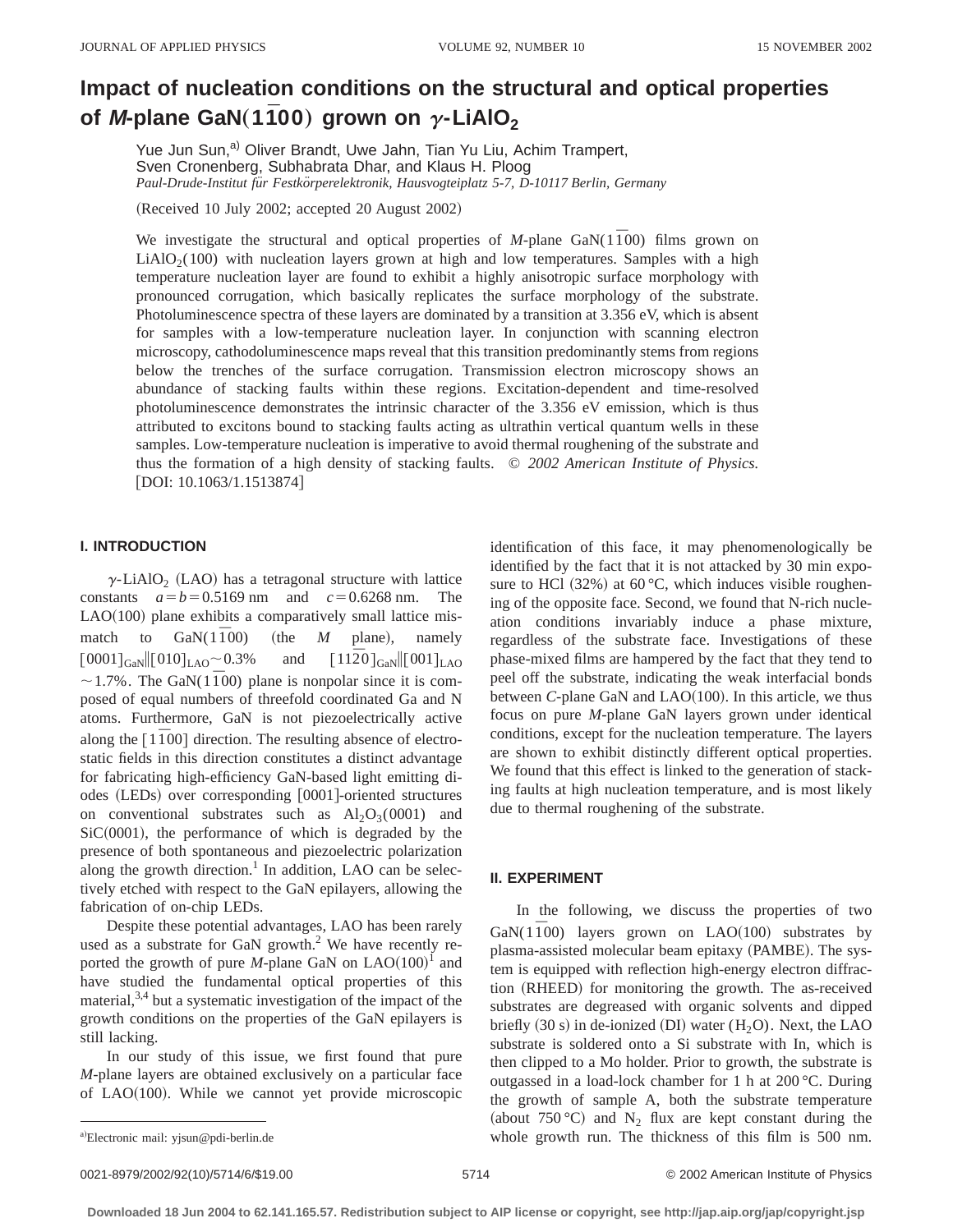

FIG. 1.  $10\times10 \mu \text{m}^2$  AFM micrographs of the surface of a typical asreceived LAO(100) substrate (a) and after heating in vacuum to 750 °C (b).

Sample B is nucleated first at 660 °C for the first 100 nm and then grown at  $750\,^{\circ}\text{C}$  for the remaining 400 nm, using the same  $N_2$  flux as that of sample A.

The samples are characterized by x-ray diffraction  $(XRD)$ , atomic force microscope  $(AFM)$ , transmission electron microscopy  $(TEM)$ , continuous wave  $(cw)$ - and timeresolved photoluminescence (PL), cathodoluminescence (CL) and scanning electron microscopy (SEM). Symmetric x-ray  $\omega$ –2 $\theta$  scans are taken with a Bede D3 high resolution triple-crystal diffractometer with a Bartels-type  $Ge(022)$ monochromator and a Si(111) analyzer, utilizing Cu  $K\alpha_1$ radiation with a wavelength of 0.154 0562 nm. The layer morphology is studied with a Park Scientific Instruments AFM system. Continuous wave PL spectra at various temperatures and excitation intensities are recorded using the 325 nm line of a He–Cd laser. Time-resolved PL measurements at 5 K are done with a frequency-tripled Ti:sapphire laser with a pulse width of about 200 fs. For detection, a Hamamatsu C5680 streak camera is used. TEM studies are performed in a JEOL3010 microscope operating at 300 kV. CL measurements are performed at 5 K in a scanning electron microscope equipped with an Oxford mono-CL2 and He-cooling stage. Surface micrographs are obtained by the same SEM at room temperature (unless otherwise specified). The generation rate is varied by changing the excitation area, but keeping the acceleration voltage  $(4 \text{ kV})$  and beam current  $(0.3 \text{ nA})$  constant. Its value is calculated taking backscattering corrections into account.

#### **III. RESULTS AND DISCUSSION**

Despite the potential merits of LAO as a promising substrate for GaN mentioned above, it also possesses a number of drawbacks which one should bear in mind. For instance, LAO is inhomogeneously etched by a variety of acids, making substrate preparation an intricate task. Worse, LAO is hydrolytic, $5$  and care must be taken to limit the exposure to  $H<sub>2</sub>O$  to a brief dip. Furthermore, LAO is thermally much less stable than, for example,  $Al_2O_3$  or SiC, despite its high melting point of about  $1700 \, \degree \text{C}$ .<sup>6</sup> Lee *et al.*<sup>7</sup> pointed out that the dissociation of LAO at a typical metalorganic chemical vapor deposition (MOCVD) growth temperature of  $\sim$ 1040 °C might restrict its use to the MBE technique and indeed the incongruent evaporation of  $Li<sub>2</sub>O$  occurs at high temperature.<sup>8</sup>

Figure  $1(a)$  shows the typical surface morphology of an as-received  $LAO(100)$  substrate. While its surface is quite smooth as indicated from the peak-to-valley  $(P/V)$  roughness



FIG. 2.  $10\times10 \mu m^2$  AFM micrographs of the surfaces of two *M*-plane GaN films: sample  $A$  (a) and sample  $B$  (b).

of 5 nm and an root mean square  $(rms)$  roughness of 0.6 nm, a periodic trench pattern is clearly observed. The RHEED pattern observed from this substrate once it is transferred to the MBE system is a dim, streaky  $(1 \times 1)$ . However, upon heating the substrate to our standard growth temperature of 750 °C in vacuum, the pattern degrades and exhibits transmission features. In fact, as can be seen in Fig.  $1(b)$ , the corrugation of the surface has increased significantly, suggesting that LAO starts to decompose even at our comparatively low growth temperature. *Ex situ* rapid thermal annealing in nitrogen ambient at various temperatures shows a linear increase of the corrugation depth with the annealing temperature.

The growth of both samples A and B is initiated directly after igniting the N plasma. Once growth is started, the RHEED pattern initially vanishes, and a clear *M*-plane GaN pattern, consisting of superposition of streaks and facet chevrons, is then observed after 10 nm of deposition. The facets gradually diminish upon further growth.

# **A. Morphology and phase purity**

The surface morphologies of the two samples under investigation are shown in Fig. 2. Sample A exhibits a highly periodic trench-like pattern with pronounced corrugation. Smooth elongated plateaux with a P/V roughness of  $\sim$ 3 nm and a rms roughness of  $\sim 0.4$  nm are separated by significantly rougher trenches. The orientation of these stripes is investigated by Raman scattering and is found to be along  $\langle 11\overline{2}0\rangle$ , i.e., perpendicular to the *c* axis. Since the orientation relationship of *M*-plane GaN and LAO is  $[11\overline{2}0]_{\text{GaN}}$  [001]<sub>LAO</sub>, the trenches run along the same direction as those observed in the substrate. It thus appears that the GaN morphology basically replicates that of the substrate. In contrast, sample B exhibits a significantly smoother and less anisotropic surface morphology, although some preferential alignment can still be observed.

To examine the phase composition of the two samples, we utilize high-resolution x-ray diffraction scans. Figure 3 presents  $\omega$ –2 $\theta$  scans of both samples. The peaks located at  $2 \theta = 34.682^{\circ}$  and  $\sim 32.254^{\circ}$  are due to the (200) and (11<sup>7</sup>00) reflections of LAO and GaN, respectively. No peak related to the  $(0002)$  *C* phase is detected, which, if present, should be seen in the vicinity of the left  $LAO(200)$  diffraction peak, namely, at  $2\theta = 34.56^{\circ}$ . The values of the angular separation between these two peaks indicate lattice expansion of 0.63% and 0.70% along the  $\lceil 1\overline{1}00 \rceil$  growth direction of samples A and B, respectively. This expansion is a consequence of the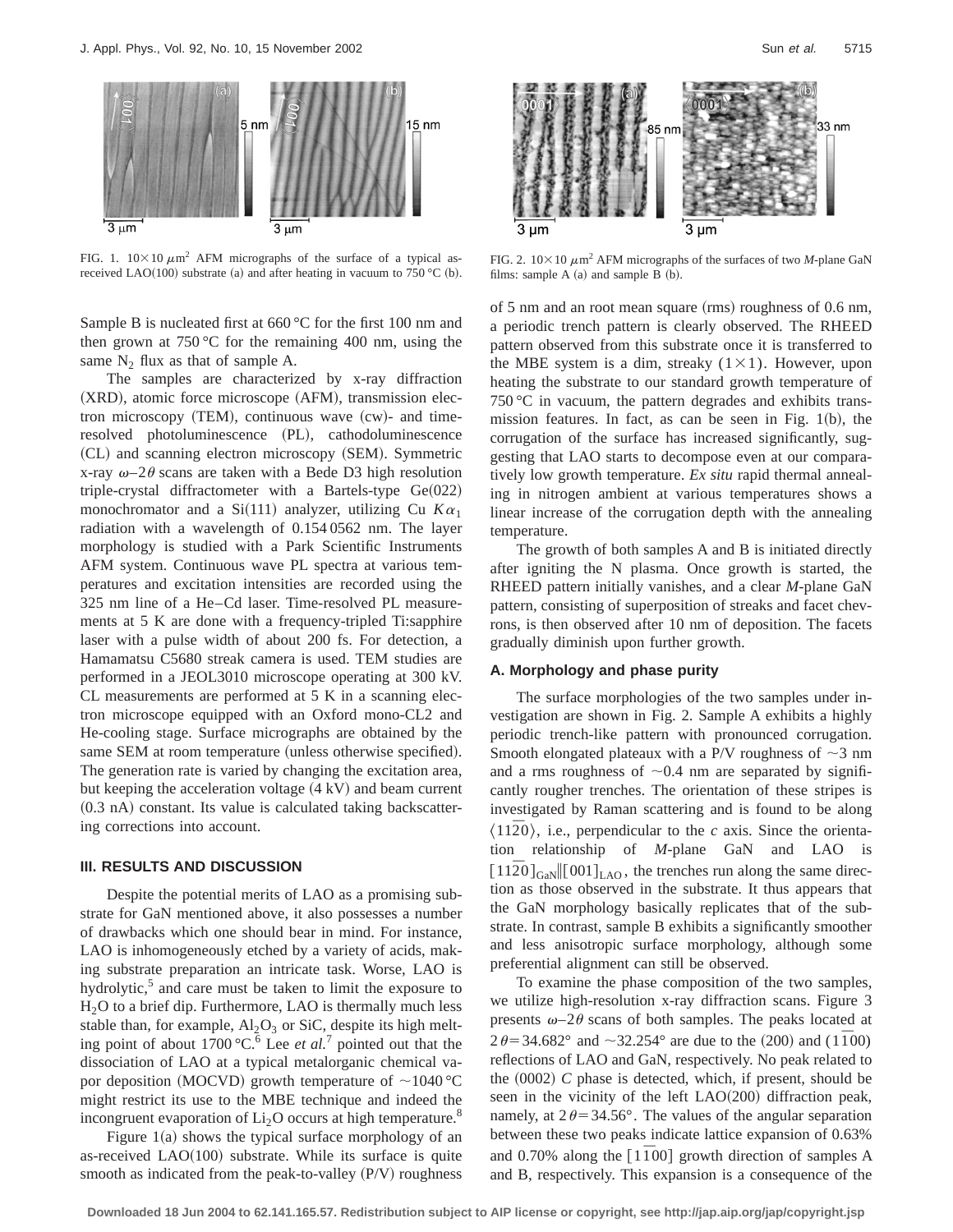

FIG. 3.  $\omega-2\theta$  triple crystal scans across the (1<sup> $\overline{1}$ 00) GaN reflection of</sup> samples A and B.

thermal and/or the lattice mismatch between GaN and LAO, both of which result in compressive in-plane strain.

XRD rocking curves of these two samples exhibit a width of 1020 arsec for sample A and 780 arcsec for sample B. As we will see below, the reduced out-of-plane orientational spread for sample B is in fact related to a reduced density of structural defects, although the actual difference between samples A and B is more dramatic than what is reflected by the rocking curves.

# **B. Correlation of optical and structural properties**

Figure 4 shows PL spectra of samples A and B at 5 K. The PL spectra of both samples are dominated by strong near-band-gap transitions. Yellow luminescence (YL) is undetectable in either sample. The high energy band-edge lines near 3.48 eV of both samples are attributed to the donor bound exciton  $(D^0, X)$ . The blueshift of the  $(D^0, X)$  transition compared to that of relaxed GaN (Refs. 9 and 10) provide evidence of the comparatively large compressive stress in the layers, consistent with the XRD result. In addition to the  $(D^0, X)$  transitions, the spectra of both samples exhibit a lower-energy line at  $3.356$  eV for sample A  $(X)$  and at  $3.30$ eV for sample B. Considering the large compressive strain in these layers, at least the latter of these lines is suspiciously



FIG. 4. Photoluminescence spectra of samples A and B recorded at 5 K. The equidistant phonon replicas are indicated by vertical lines.



FIG. 5. Room-temperature plane-view SEM micrograph of sample A (a) and a CL map obtained from the same region at 5 K, detected at the wavelength of the *X* line (b); room-temperature plane-view SEM micrograph of sample B (c) and a CL map at 5 K, detected at the wavelength of the DAP line (d).

close to the position of the donor-to-acceptor pair (DAP) transition.<sup>11–13</sup> With regard to the former line, several groups have reported a weak PL line around 3.36 eV at low temperatures from *C*-plane GaN samples grown by different techniques and on different substrates, $14-20$  and have mostly attributed this transition to excitons bound to structural defects, such as stacking faults<sup>18</sup> or dislocations.<sup>15-17</sup> In the following, we investigate the origin of the low-energy lines of samples A and B in detail.

Since we expect a transition related to structural defects to exhibit a larger degree of spatial inhomogeneity than a transition arising from point defects, we first perform spatially resolved CL measurements. Figure  $5(a)$  shows a planview SEM image of sample A at room temperature. As in the AFM image of Fig.  $2(a)$ , we observe a stripe-like pattern consisting of rather smooth ridges and rough trenches. The CL map at the wavelength of the *X* line recorded at 5 K is shown in Fig.  $5(b)$ . The emission does indeed preferentially occur along the stripe direction. The superposition of the SEM and CL map (not shown here) demonstrates that the *X* line predominantly originates from the trench regions. For comparison, we show SEM and CL maps of sample B in Figs.  $5(c)$  and  $5(d)$ , respectively. Evidently, the DAP emission from sample B is significantly more uniform compared to the *X* emission from sample A shown in Fig.  $5(b)$ . Still, it is not entirely uniform, and seems to occur preferentially on the ridges.

For sample A, the higher light-extraction efficiency in the rough trenches compared to the smooth ridges might facilitate stronger external emission intensity, causing spurious contrast in the CL map. However, as seen in the crosssectional SEM and CL micrographs shown in Figs.  $6(a)$  and  $6(b)$ , respectively, the *X* line emission actually occurs within the entire depth of layer, and not preferentially from the surface. For sample B, in contrast, we believe that the plate-like

**Downloaded 18 Jun 2004 to 62.141.165.57. Redistribution subject to AIP license or copyright, see http://jap.aip.org/jap/copyright.jsp**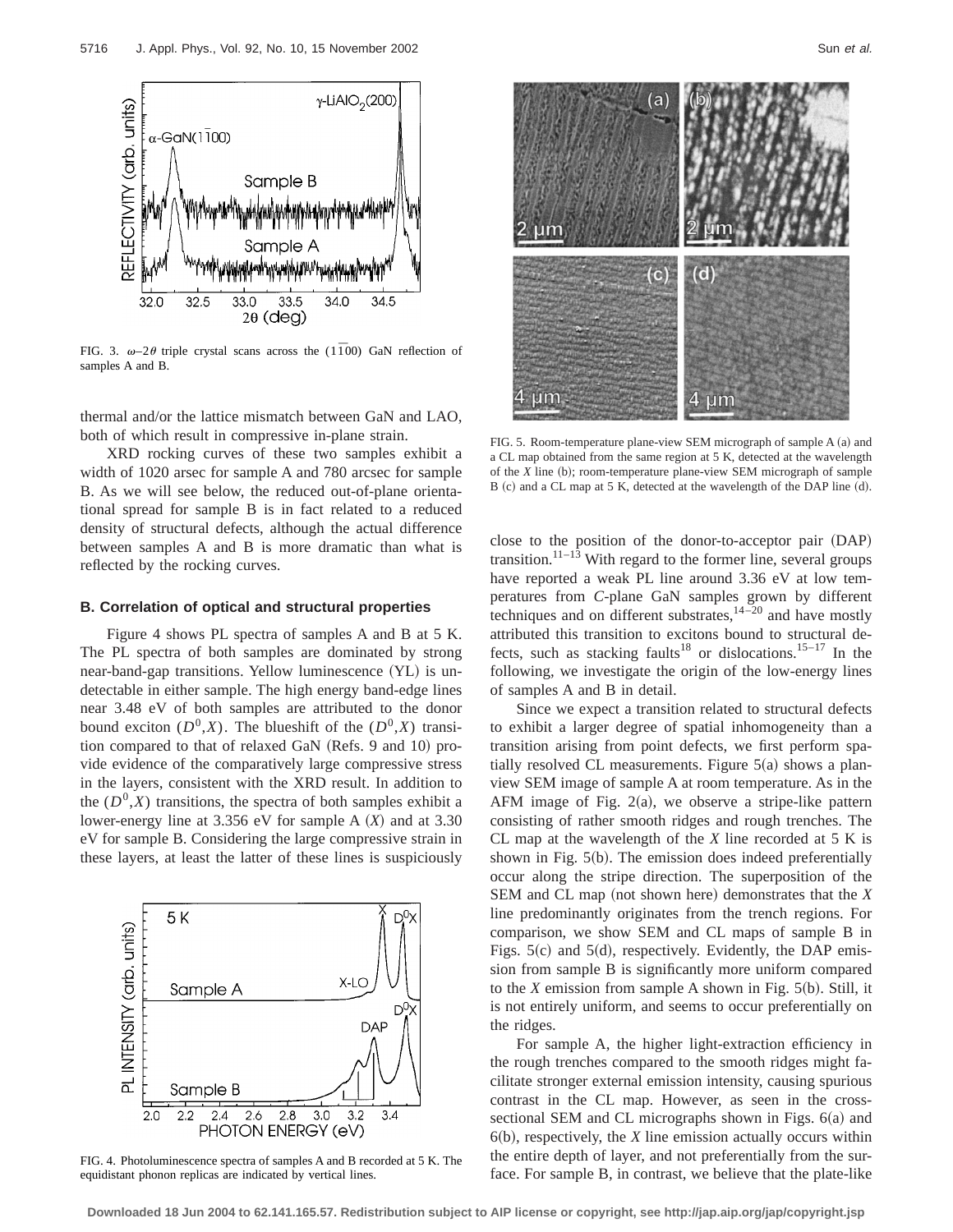

FIG. 6. Cross-sectional SEM micrograph recorded at 5 K  $(a)$  and the corresponding CL map of the same region, detected at the wavelength of the *X* line  $(b)$  of sample A.

morphology of the ridges actually enhances light extraction, since we do observe the same apparent contrast also when recording CL maps at the wavelength of the  $(D^0, X)$  transition.

To examine the microstructure of the layers, we employ cross-sectional TEM. Figure 7 shows two-beam bright field micrographs of cross sections of samples A and B with **g**  $=1\overline{1}00$  near the  $\overline{1}12\overline{2}0$  zone axis. The microstructure of both samples is quite different from that of *C*-plane GaN. The density of perfect threading dislocations is found to be



FIG. 7. Cross-sectional  $g=1\bar{1}00$  two-beam bright-field TEM micrographs near the  $\lceil 11\overline{2}0 \rceil$  zone axis of sample A  $(a)$  and sample B  $(b)$ . The defects running through the layers are identified as basal plane stacking faults.



FIG. 8. Excitation density-dependent PL spectra of sample  $A$  (a) and sample  $B$  (b) at a fixed temperature of 5 K. The unit generation rate in (a) and (b) is  $9 \times 10^{15}$  and  $8.35 \times 10^{15}$  cm<sup>-2</sup> s<sup>-1</sup>, respectively. The equidistant phonon replicas are indicated by vertical lines.

lower than  $8 \times 10^8$  cm<sup>-2</sup>. The most dominant defects are basal plane stacking faults (SFs), most of which intersect the entire thickness of the layer. The partial dislocations terminating these basal plane SFs have been determined to be of Shockley type with Burgers vectors  $\mathbf{b} = \frac{1}{3} [10\overline{1}0]$  or <sup>1</sup>/<sub>3</sub>[0110].<sup>21</sup> Most important, sample A exhibits a significantly higher SF density compared to sample B, and most of the SFs in this sample are concentrated within the trench region.

It is interesting to note that in both samples bundles of SFs occur at locations where the substrate/epilayer interface is visibly disturbed. It is thus likely that the abundance of SFs in sample A results from the pronounced roughening of the  $LAO(100)$  face when heated to the growth temperature. At the same time, the high nucleation temperature used for sample A may also facilitate enhanced incorporation of O during the initial stage of growth, or even the formation of interfacial polytypoids of type  $(Ga, A1)(N, O)$ . In fact, Hagege *et al.*<sup>22–24</sup> suggested that the presence of O may serve to stabilize SFs in AlN ceramics. We are, at present, unable to distinguish between these two possibilities, but it is clear that in both cases a low nucleation temperature results in a significantly improved microstructure and surface morphology. Furthermore, it is also clear that the *X* emission from sample A is in fact related to the presence of SFs, since the emission is strongest at places where the SFs are most abundant.

**Downloaded 18 Jun 2004 to 62.141.165.57. Redistribution subject to AIP license or copyright, see http://jap.aip.org/jap/copyright.jsp**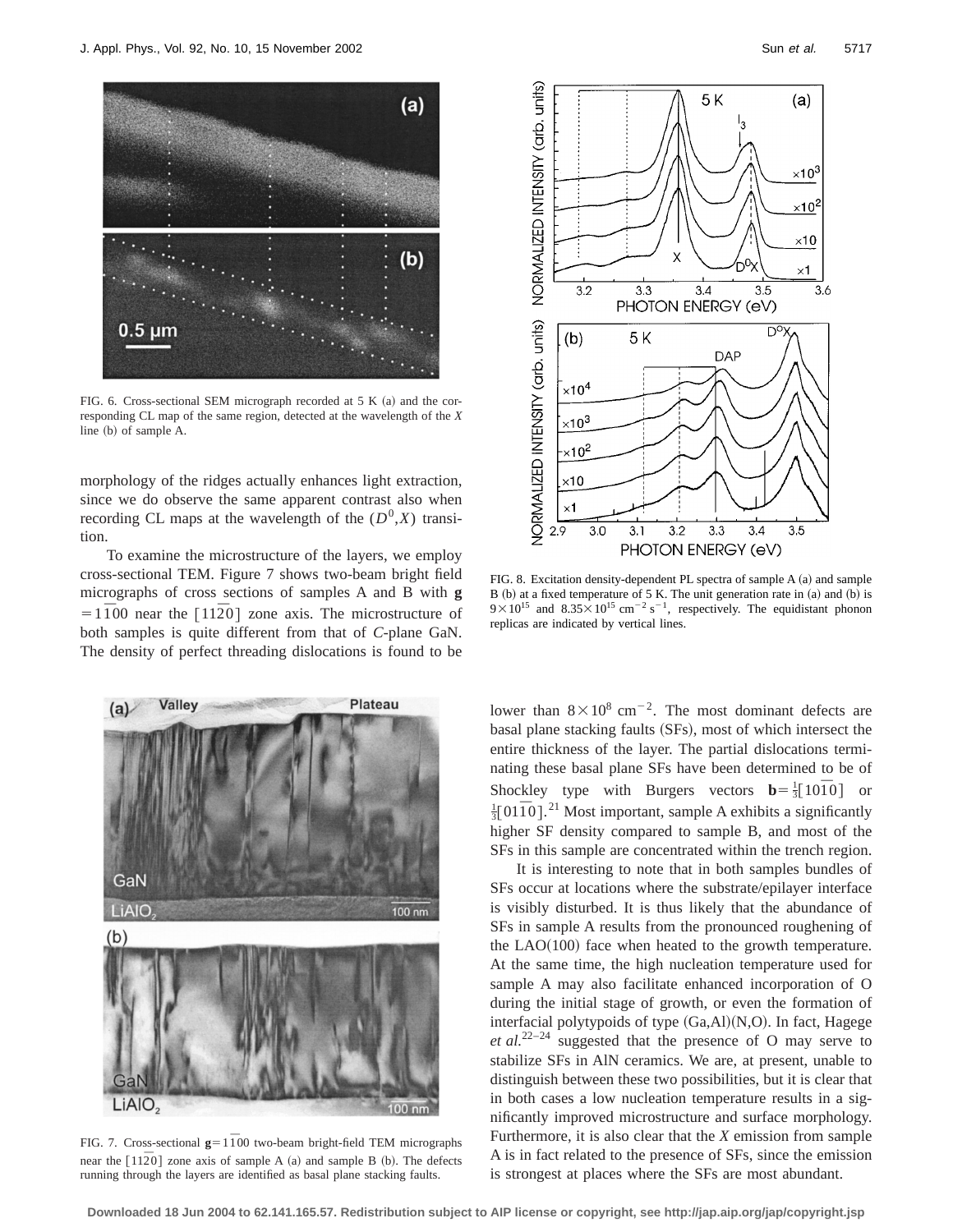

FIG. 9. Integrated PL and CL intensity of the low energy bands in sample A  $(X)$  and B  $(DAP)$  vs the generation rate. The solid line is a linear fit with a slope of 1.0. The experimental data for PL and CL are vertically offset for clarity.

# **C. Optical properties: Excitation-density dependence and recombination dynamics**

Having established the correlation between the presence of SFs and the *X* emission, the question remains whether this emission merely originates from point defects and impurities which are accumulated in the vicinity of the SFs, or is in some sense an emission intrinsic to SFs, e.g., excitons bound to SFs. For this, we investigate the dependence of the lowenergy PL lines from samples A and B on excitation density, as well as the recombination dynamics of these transitions.

Figures  $8(a)$  and  $8(b)$  show the excitation-densitydependent PL spectra of samples A and B, respectively, at 5 K in the near-band gap spectral region. For better comparison with the CL measurements given below, the excitation density is given in units of generation rate per unit area, which is identical to the photon flux in the case of PL. For sample A, the position and width of the *X* line are independent of the generation rate. In contrast, the DAP line of sample B exhibits a clear blueshift with an increase in generation rate, which is a signature of DAP transitions because of the saturation of long-distance DAPs with increasing carrier density. For both samples, the  $(D^0, X)$  transition energy is, as expected, independent of the generation rate. The low-



FIG. 10. Band profile, energy states, and electron-hole wave functions of a type II SF in a wurtzite GaN matrix.



FIG. 11. PL transients of the SF emission from sample A  $(a)$  and the DAP transition from sample  $B$  (b) recorded at 5 K.

energy shoulder (labeled  $I_3$ ) of the  $(D^0, X)$  transition in sample A has an energy separation of 19 meV and thus may originate from an acceptor-bound exciton or a donor-to-band transition.

Figure 9 shows the spectrally integrated PL and CL intensities of both the *X* and DAP transitions versus the generation rate. Over five orders of magnitude, the intensity of the *X* transition rises linearly with an increase in excitation density. The *X* transition thus exhibits the characteristics expected for an intrinsic transition. In contrast, the DAP transition is saturated at generation rates exceeding  $10^{19}$  cm<sup>-2</sup> s<sup>-1</sup>, confirming its extrinsic origin.

Although stacking faults do not introduce localized states in the band gap, $^{25}$  they form quantum-well-like structures since they can be considered to be thin zinc-blende layers embedded in the wurtzite matrix. The calculated band alignment<sup>25–27</sup> represents a type II heterojunction, where electrons are captured in the potential well, which then attract holes via Coulomb interaction and form excitons. Rebane *et al.*<sup>26</sup> also calculated the binding energy of these excitons to be 45 meV. In fact, in temperature-dependent PL measurements (not shown here) we found that the  $X$  emission quenches rapidly at elevated temperatures with an activation energy of 48 meV. The good agreement between these values, however, is likely to be a mere coincidence: the calculation of Rebane *et al.*<sup>26</sup> neglected the spontaneous polarization of the wurtzite matrix along the  $[0001]$  direction, i.e., perpendicular to the SFs.

**Downloaded 18 Jun 2004 to 62.141.165.57. Redistribution subject to AIP license or copyright, see http://jap.aip.org/jap/copyright.jsp**